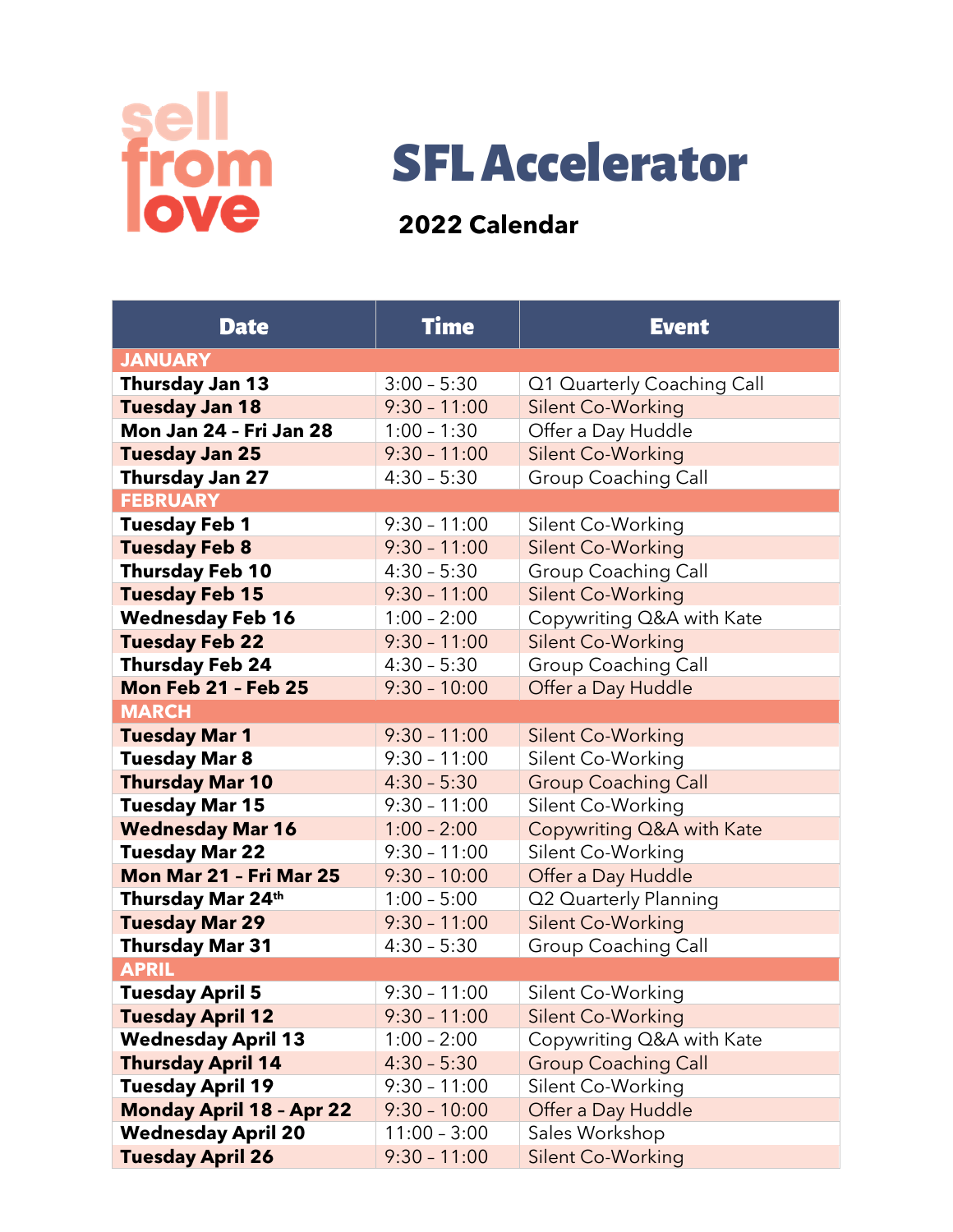| <b>Thursday April 28</b>      | $4:30 - 5:30$  | <b>Group Coaching Call</b> |
|-------------------------------|----------------|----------------------------|
| <b>MAY</b>                    |                |                            |
| <b>Tuesday May 3</b>          | $9:30 - 11:00$ | Silent Co-Working          |
| <b>Tuesday May 10</b>         | $9:30 - 11:00$ | <b>Silent Co-Working</b>   |
| <b>Thursday May 12</b>        | $4:30 - 5:30$  | <b>Group Coaching Call</b> |
| <b>Tuesday May 17</b>         | $9:30 - 11:00$ | Silent Co-Working          |
| <b>Wednesday May 18</b>       | $1:00 - 2:00$  | Copywriting Q&A with Kate  |
| <b>Monday May 16 - May 20</b> | $9:30 - 10:00$ | Offer a Day Huddle         |
| <b>Tuesday May 24</b>         | $9:30 - 11:00$ | Silent Co-Working          |
| <b>Thursday May 26</b>        | $4:30 - 5:30$  | <b>Group Coaching Call</b> |
| <b>Tuesday May 31</b>         | $9:30 - 11:00$ | Silent Co-Working          |
| <b>JUNE</b>                   |                |                            |
| <b>Tuesday June 7</b>         | $9:30 - 11:00$ | Silent Co-Working          |
| <b>Thursday June 9</b>        | $4:30 - 5:30$  | <b>Group Coaching Call</b> |
| <b>Tuesday June 14</b>        | $9:30 - 11:00$ | Silent Co-Working          |
| <b>Wednesday June 15</b>      | $1:00 - 2:00$  | Copywriting Q&A with Kate  |
| <b>Tuesday June 21</b>        | $9:30 - 11:00$ | Silent Co-Working          |
| Monday June 20 - June 24      | $9:30 - 10:00$ | Offer a Day Huddle         |
| <b>Thursday June 23</b>       | $1:00 - 5:00$  | Q3 Quarterly Planning      |
| <b>Tuesday June 28</b>        | $9:30 - 11:00$ | <b>Silent Co-Working</b>   |
| <b>Thursday June 30</b>       | $4:30 - 5:30$  | Group Coaching Call        |
| <b>JULY</b>                   |                |                            |
| <b>Tuesday July 5</b>         | $9:30 - 11:00$ | Silent Co-Working          |
| <b>Tuesday July 12</b>        | $9:30 - 11:00$ | Silent Co-Working          |
| <b>Wednesday July 13</b>      | $1:00 - 2:00$  | Copywriting Q&A with Kate  |
| <b>Thursday July 14</b>       | $4:30 - 5:30$  | <b>Group Coaching Call</b> |
| <b>Tuesday July 19</b>        | $9:30 - 11:00$ | Silent Co-Working          |
| Monday July 18 - July 22      | $9:30 - 10:00$ | Offer a Day Huddle         |
| <b>Wednesday July 20th</b>    | $11:00 - 3:00$ | Sales Workshop             |
| <b>Thursday July 21</b>       | $4:30 - 5:30$  | <b>Group Coaching Call</b> |
| <b>Tuesday July 26</b>        | $9:30 - 11:00$ | Silent Co-Working          |
| <b>AUGUST</b>                 |                |                            |
| <b>Tuesday Aug 2</b>          | $9:30 - 11:00$ | Silent Co-Working          |
| <b>Tuesday Aug 9</b>          | $9:30 - 11:00$ | <b>Silent Co-Working</b>   |
| <b>Thursday Aug 11</b>        | $4:30 - 5:30$  | <b>Group Coaching Call</b> |
| <b>Tuesday Aug 16</b>         | $9:30 - 11:00$ | Silent Co-Working          |
| <b>Wednesday Aug 17</b>       | $1:00 - 2:00$  | Copywriting Q&A with Kate  |
| <b>Monday Aug 15 - Aug 19</b> | $9:30 - 10:00$ | Offer a Day Huddle         |
| <b>Thursday Aug 21</b>        | $4:30 - 5:30$  | <b>Group Coaching Call</b> |
| <b>Tuesday Aug 23</b>         | $9:30 - 11:00$ | Silent Co-Working          |
| <b>Tuesday Aug 30</b>         | $9:30 - 11:00$ | Silent Co-Working          |
| <b>SEPTEMBER</b>              |                |                            |
| <b>Tuesday Sept 6</b>         | $9:30 - 11:00$ | Silent Co-Working          |
| <b>Thursday Sept 8</b>        | $4:30 - 5:30$  | <b>Group Coaching Call</b> |
| <b>Tuesday Sept 13</b>        | $9:30 - 11:00$ | Silent Co-Working          |
| <b>Monday Sept 12-16</b>      | $9:30 - 10:00$ | Offer a Day Huddle         |
| <b>Tuesday Sept 20</b>        | $9:30 - 11:00$ | Silent Co-Working          |